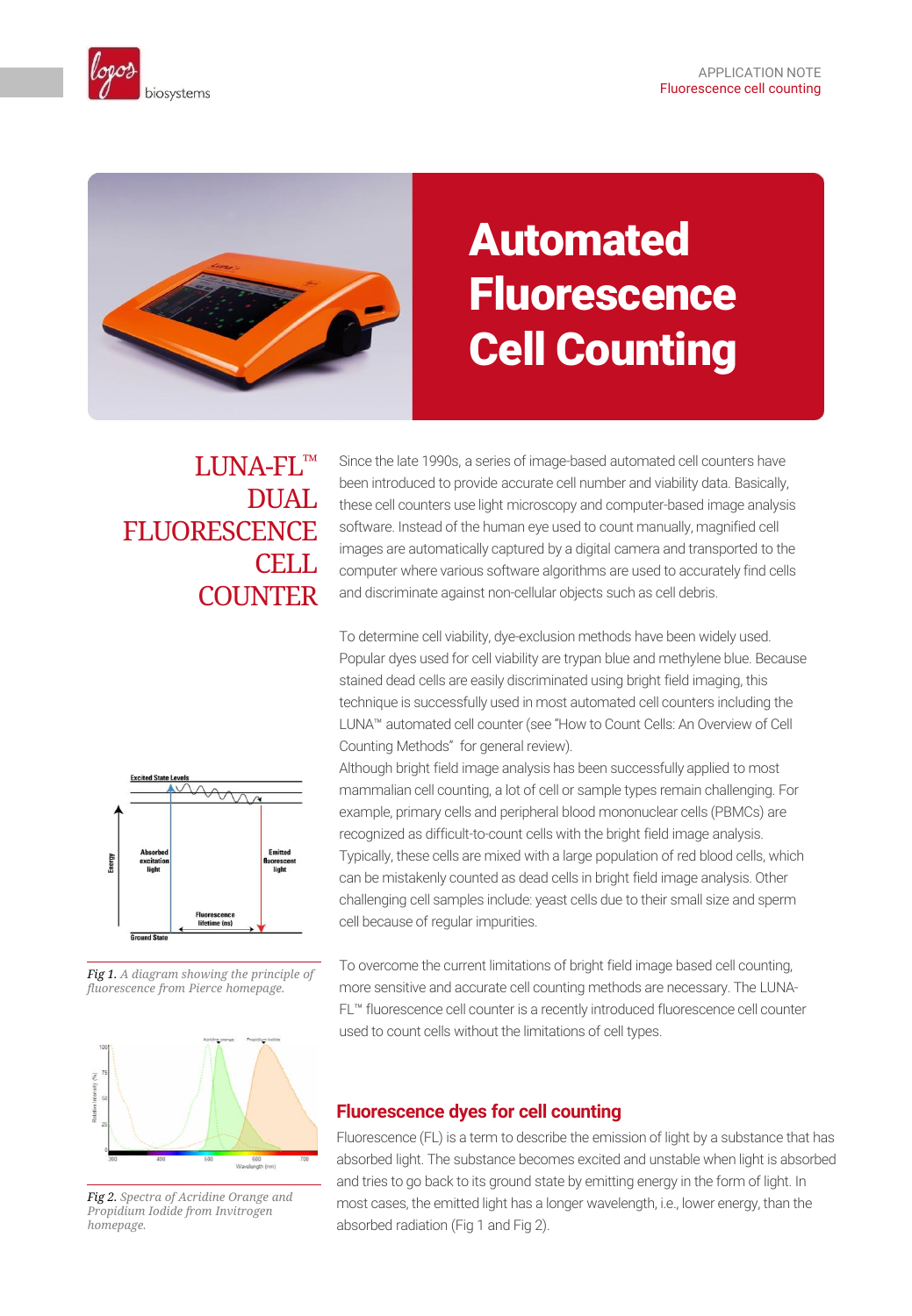

*Fig 3. Chemical structure of Acridine orange (upper) and Propidium iodide (lower)*

|                    | Classification       | <b>Examples</b>                     |
|--------------------|----------------------|-------------------------------------|
| Chemical nature    | Cvanine              | TOTO, TO-PRO, SYTO family           |
|                    | Phenanthridine       | Ethidium bromide (EtBr)             |
|                    |                      | Propidium lodide (PI)               |
|                    | Acridine             | Acridine Orange (AO)                |
|                    | Indole and Imidazole | Hoechst dyes, DAPI                  |
| DNA binding mode   | Intercalating        | EtBr, PI, AO                        |
|                    | Minor-groove binding | Hoechst dyes, DAPI                  |
| Fluorescence color | Blue                 | EtBr, Hoechst dyes, DAPI            |
|                    | Green                | AO.                                 |
|                    | Red                  | PI                                  |
| Cell membrane      | Permeable            | AO, Hoechst dyes, DAPI, SYTO family |
|                    | Impermeable          | PI, EtBr, TOTO, TO-PRO family       |

FL dyes for nucleic acid staining can be classified based on their physical, chemical and fluorescent characteristics as summarized in Table 1.

*Table 1. Classification of nucleic acid-binding FL dyes*

Important factors to be considered for fluorescence cell counting include 1) cell membrane permeability, 2) fluorescence spectrum and 3) fluorescence strength. Because cell membranes consist of lipid bilayers containing long stretches of hydrocarbon fatty acid tails, they act as hydrophobic barriers of cells and have selective permeability to various molecules. In general, small, non-polar FL dyes can readily cross the cell membrane and stain nucleic acids whereas bulky, polar, especially charged dyes cannot. Acridine Orange (AO) and Propidium Iodide (PI) are good examples of cell membrane permeable and impermeable FL dyes, respectively (Fig 3).

Cell membrane permeable FL dyes (e.g., AO) can stain nucleic acids of both live and dead cells so that they are able to visualize the entire population. Cell membrane impermeable FL dyes (e.g., PI) can only enter and visualize only dead cells in which membrane integrity is compromised. Therefore, combining AO/PI dual staining and automated cell counting system enables the efficient distinction between live and dead cells as well as accurate determination of their numbers.

#### **Application of fluorescence cell counter**

Fluorescence-based automated cell counting is useful in various applications where the bright field-based counterpart is not feasible. Counting White Blood Cells (WBCs) in peripheral blood is a good example (Fig 4). Blood cells are significantly small in size (~6mm) for bright field-based cell counting. To make it worse, WBCs are intermingled with the vast majority of anucleated Red Blood Cells (RBCs) and platelets. Automated cell counting using AO/PI dual staining automatically excludes RBCs and platelets from the total cell count. Because mature RBCs and platelets lose their nuclei during the differentiation, they do not stain with either dye. Manually tedious, time-consuming and error-prone WBC counting can be performed effortlessly with the fluorescence-based automated cell counter. Counting PBMCs in the presence of contaminating RBCs and platelets is another example (Fig 5).



*Fig 4. Counting human peripheral blood with Luna-FL and the AO/PI kit.*



*Fig 5. Counting mouse peripheral blood mononuclear cells (PBMCs) with Luna-FL and the AO/PI kit.*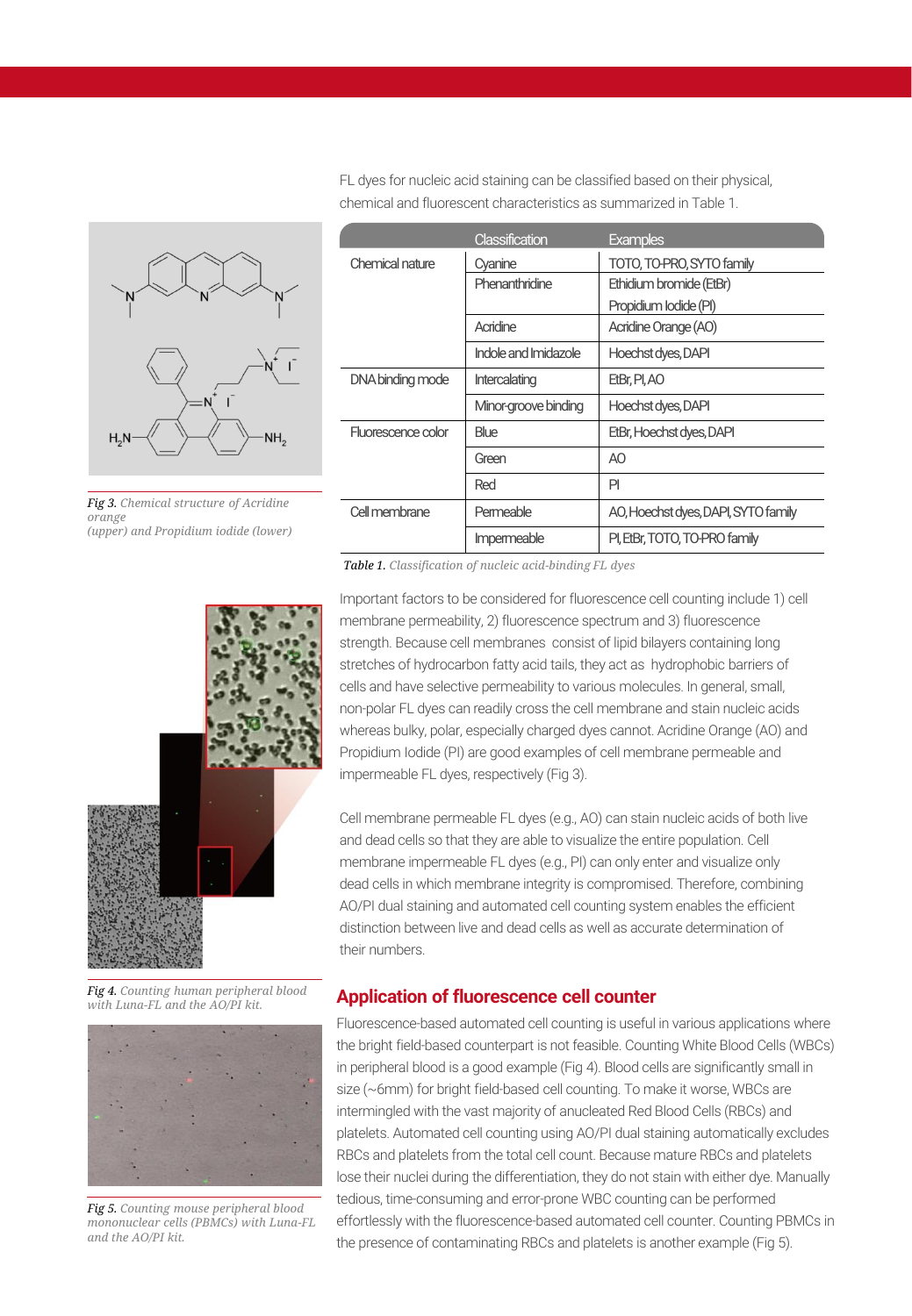## **Flow cytometry vs. the image based cell counter**

To date, two main technologies have been adopted to count fluorescently labeled cells: flow cytometry and image-based analysis. Flow cytometry is one of the most powerful tools to analyze cells using a fluorescence detection system. Regular flow cytometers are not adequate for determining cell numbers because they do not measure the volume of liquid passed while fluorescently labeled cells are being counted. Only volumetric flow cytometry can count the absolute number of cells in unit volumes of liquid to provide highly accurate cell numbers that multiple researchers have proven comparable to those obtained with hemocytometers (1 - 4). Conventional flow cytometers can be used to estimate the absolute cell number if FL beads with a known number are mixed with experimental samples with an unknown number (5). The cell numbers obtained from the bead-based estimation and the direct volumetric flow cytometry are not statistically different (6).

Despite the advantages of flow cytometric cell counting, the instruments are relatively expensive with costs ranging from \$40,000 to over \$100,000. Because of the complicated optical, fluidic and electro-mechanical configuration, users need to take special training before using it or core facilities need to hire a professional operator. Moreover, continuous maintenance is required for the acquisition of reliable data, which includes de-clogging, optical alignment and laser adjustment. For these reasons, they are not widely used for general cell counting applications.

The concept of image-based cell counting was implemented by combining fluorescence microscopy and computer software for digital image analysis (7, 8 and 9). To better fit the need for automatic cell counting, dedicated cell counters have started to come into the market, which are equipped with a fluorescence microscope module and an image analyzing/counting algorithm. The current trend is that the instruments are designed in a small, all-in-one configuration so that they can be employed in space-limited environments, and the instrument/consumable price is affordable by most laboratories.

When compared to flow cytometers, image-based cell counters are not as versatile as their flow-based counterparts, but they have more capability than required for general purpose cell counting. They are more affordable and easier to learn than the flow-based system, and essentially maintenance-free. Another noteworthy advantage over flow cytometry is that cells being counted can be visually inspected so users can verify counting accuracy in real-time. The presence of any cellular debris and abnormal cell morphology can be checked as well.

Currently, a number of fluorescence cell counters are commercially available ranging from simple (a single fluorescence channel) to comprehensive models (up to seven fluorescence channels). They differ in their hardware (size, measuring volume, builtin monitor and counting principle; image- or flow-based), software (speed, declustering and image cytometry capability), list price and running cost (the price of consumables per count).